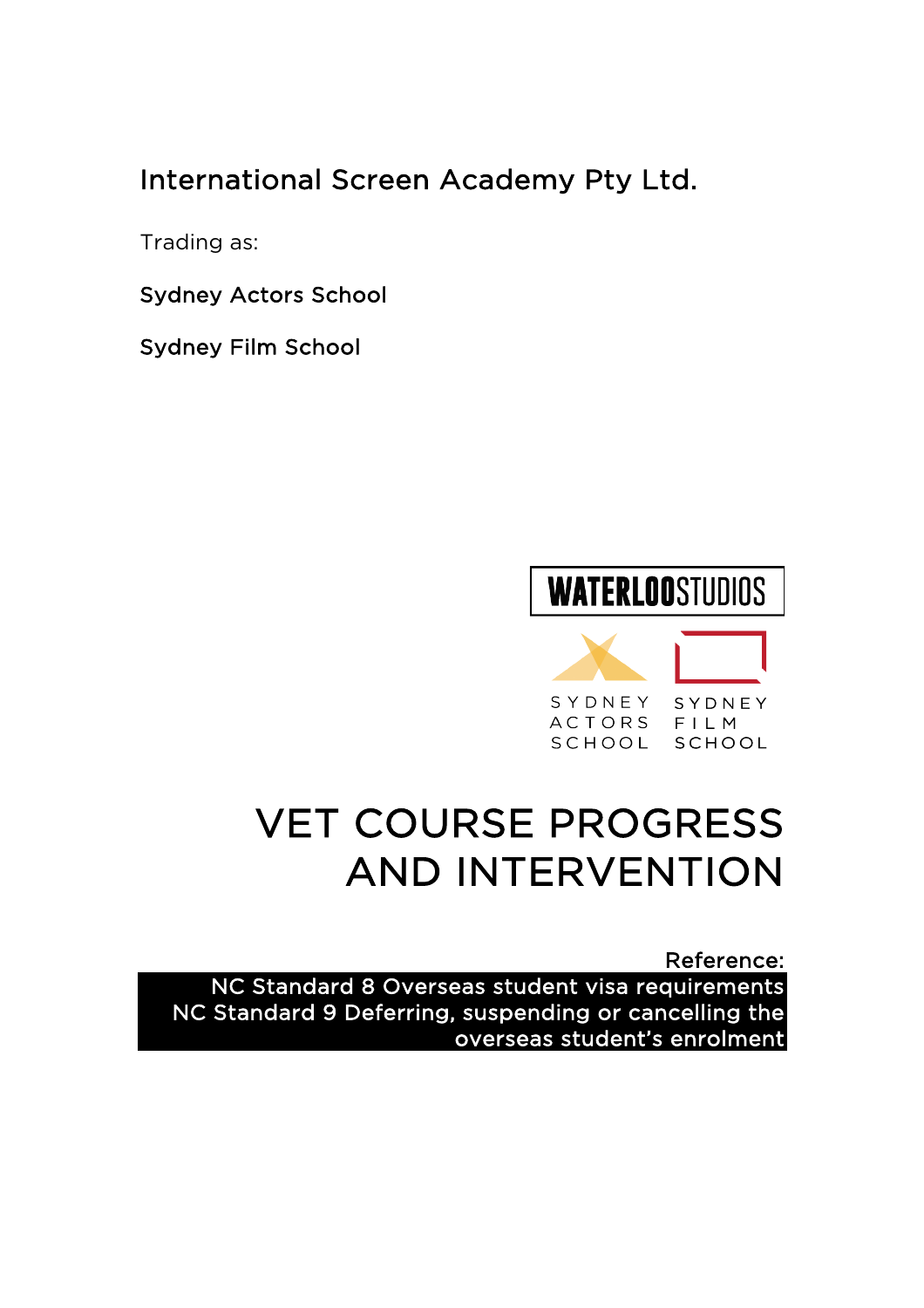### VERSION HISTORY

| <b>Policy Owner:</b>    |                   | <b>Executive Chairman</b>                                                                                                  |  | Mr Simon Hunter    |         |  |
|-------------------------|-------------------|----------------------------------------------------------------------------------------------------------------------------|--|--------------------|---------|--|
| Document<br>Management: |                   | General Manager                                                                                                            |  | Mr Ashley Curry    |         |  |
| File:                   |                   | POL_SS10 Course Progress Intervention v2.3                                                                                 |  |                    |         |  |
| Last Updated on:        |                   | 08/2018                                                                                                                    |  | <b>Next Review</b> | 08/2019 |  |
|                         |                   |                                                                                                                            |  |                    | Date:   |  |
|                         |                   |                                                                                                                            |  |                    |         |  |
| Number                  | Dates             | Changes summary                                                                                                            |  |                    |         |  |
| V2.3                    | May 2019          | Further customisation for ISA Pty Ltd                                                                                      |  |                    |         |  |
| V <sub>2.2</sub>        | August<br>2018    | Customised for ISA Pty Ltd                                                                                                 |  |                    |         |  |
| V <sub>2.1</sub>        | May 2017          | Update for National Code 2017 and RTO Manager<br>work flow process                                                         |  |                    |         |  |
| V2.0                    | September<br>2016 | Quality assurance check across documents with<br>reference to ASQA fact sheets and ESOS Act<br>changes & Explanatory guide |  |                    |         |  |
| v1.0                    | <b>July 2016</b>  | New standards for RTO's 2015                                                                                               |  |                    |         |  |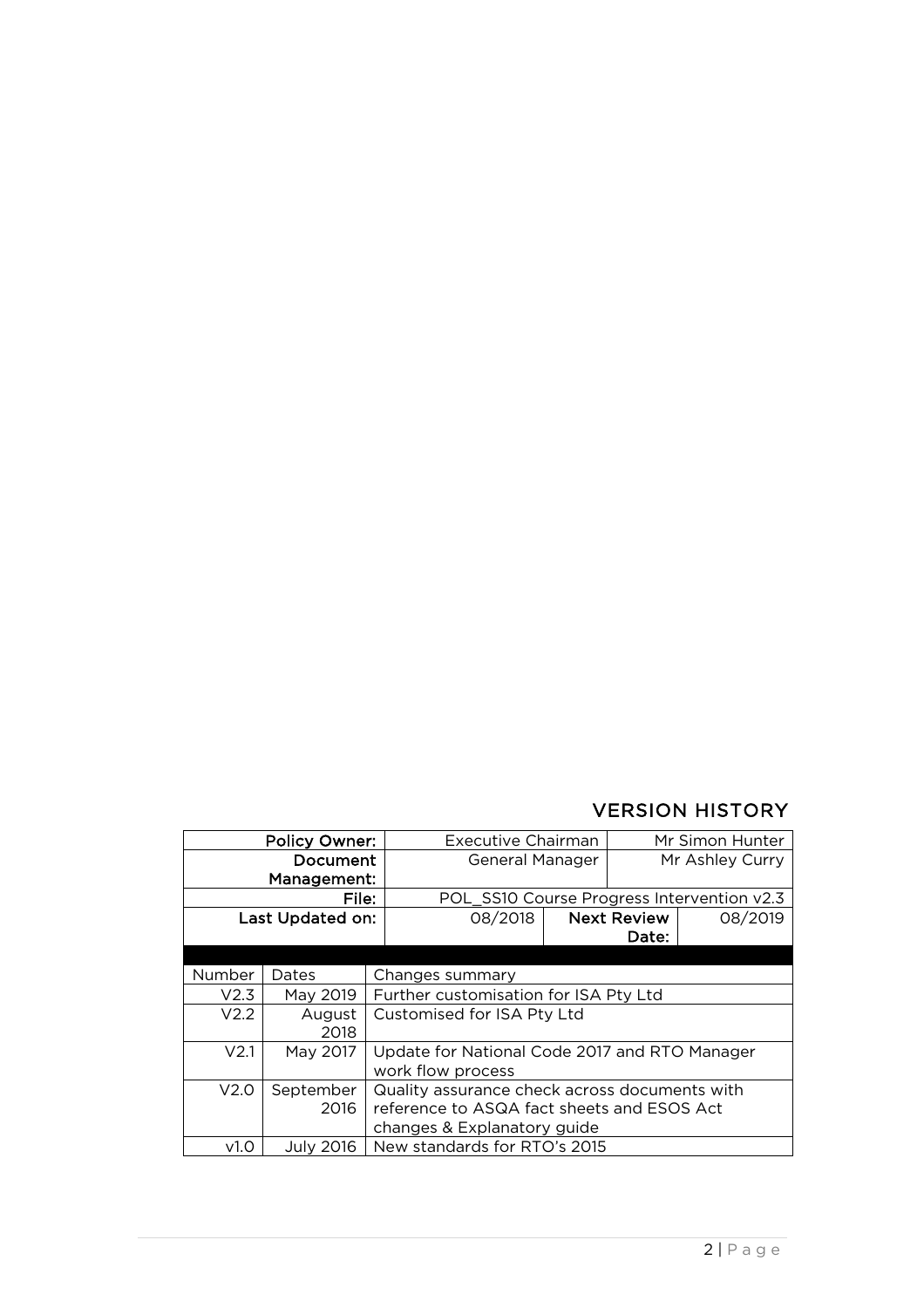# TABLE OF CONTENTS

| Department of Education - DHA Course Progress Policy is            |
|--------------------------------------------------------------------|
|                                                                    |
|                                                                    |
|                                                                    |
| Advise to students on how the course progress will be marked       |
|                                                                    |
|                                                                    |
| NOTIFICATION TO THE STUDENT - RESULTS AND INTERVENTION 6           |
|                                                                    |
|                                                                    |
| Intervention strategy for students failing 50% or more of subjects |
|                                                                    |
| Following the Intervention meeting, the intervention strategy      |
| escalates for students continuing to fail subjects during any      |
|                                                                    |
| Executive Chairman/Director of Education's discretion to           |
| consider compassionate or compelling circumstances                 |
|                                                                    |
| Allowance for the complaints and appeal process before             |
|                                                                    |
| Reporting of students to Department of Education - DHA  9          |
|                                                                    |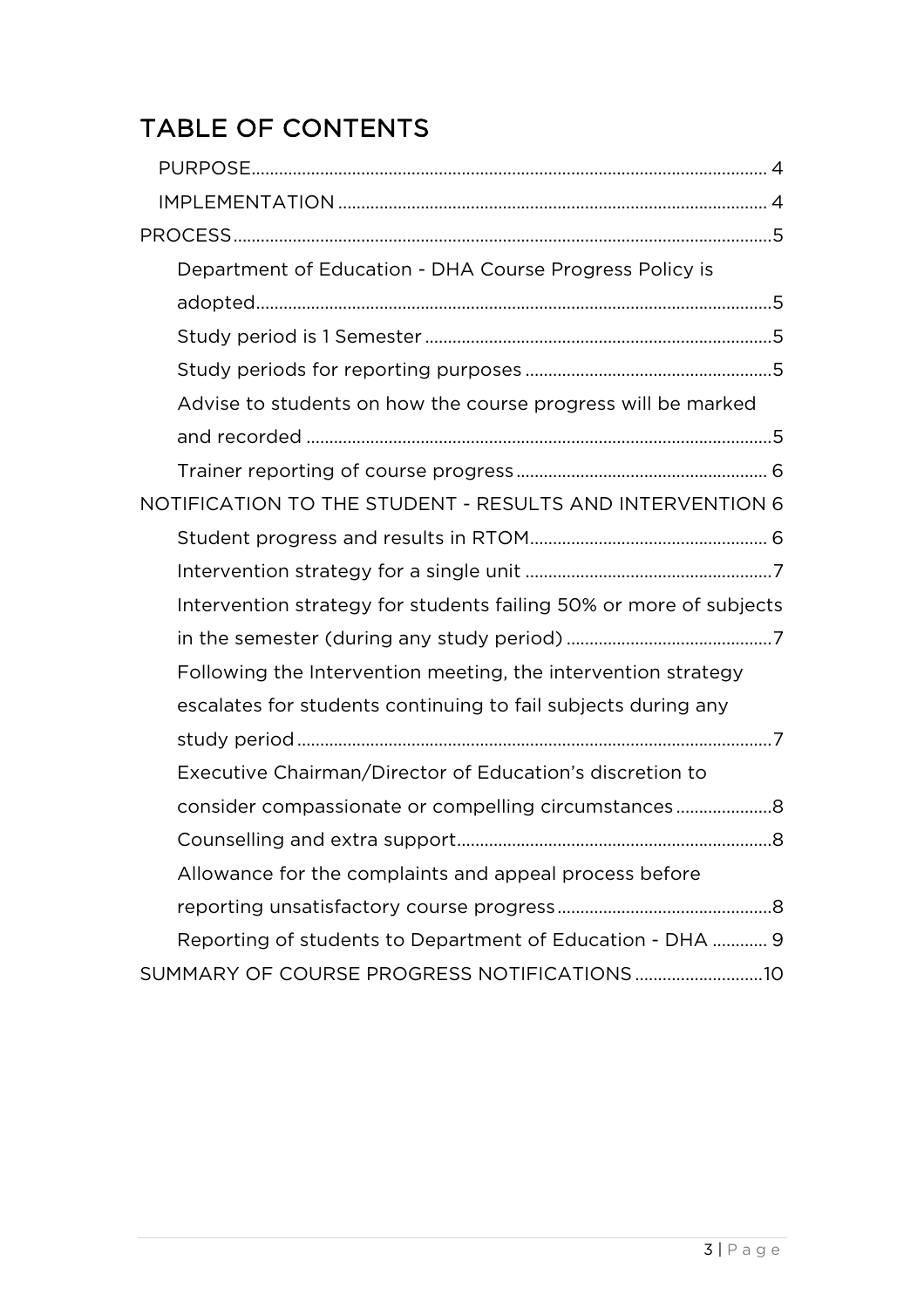# VET COURSE PROGRESS AND INTERVENTION

### PURPOSE

International Screen Academy Pty Ltd trading as Sydney Actors School and Sydney Film School (the School) has adopted the National Code Standard 10 Course Progress policy. This means students will be made aware of our policy and procedures for recording and monitoring course progress then proactively notifying and counselling students who are at risk of failing to meet course progress requirements. As a registered CRICOS provider we are obliged to report students, under section 19 of the ESOS Act, who have breached the course progress requirements.

The School has adopted the Department of Education - DHA Course Progress Policy for overseas students enrolled in the School's VET courses. The School will comply with this Course Progress Policy and refer to the guidelines in its procedures and staff training. The Department of Education - DHA guidelines read in conjunction with this policy

### REFERENCES

NC Standard 8 NC Standard 9

Overseas student visa requirements Deferring, suspending or cancelling the overseas student's enrolment

### IMPLEMENTATION

The Executive Chairman is ultimately responsible for students being made aware of their visa obligations and ensuring that the School complies with the ESOS Act and National Code in relation to these matters.

The General Manager is responsible for day to day administration of the course progress records, the database and reports and PRISMS entry. The General Manager communicates and counsels the students and manages the intervention, complaints and appeals processes.

The Director of Education is responsible for monitoring expected study load and results and course progress and communicating with the Executive Chairman regarding attendance, course progress and intervention and reporting.

The Director of Education deals with academic complaints and appeals.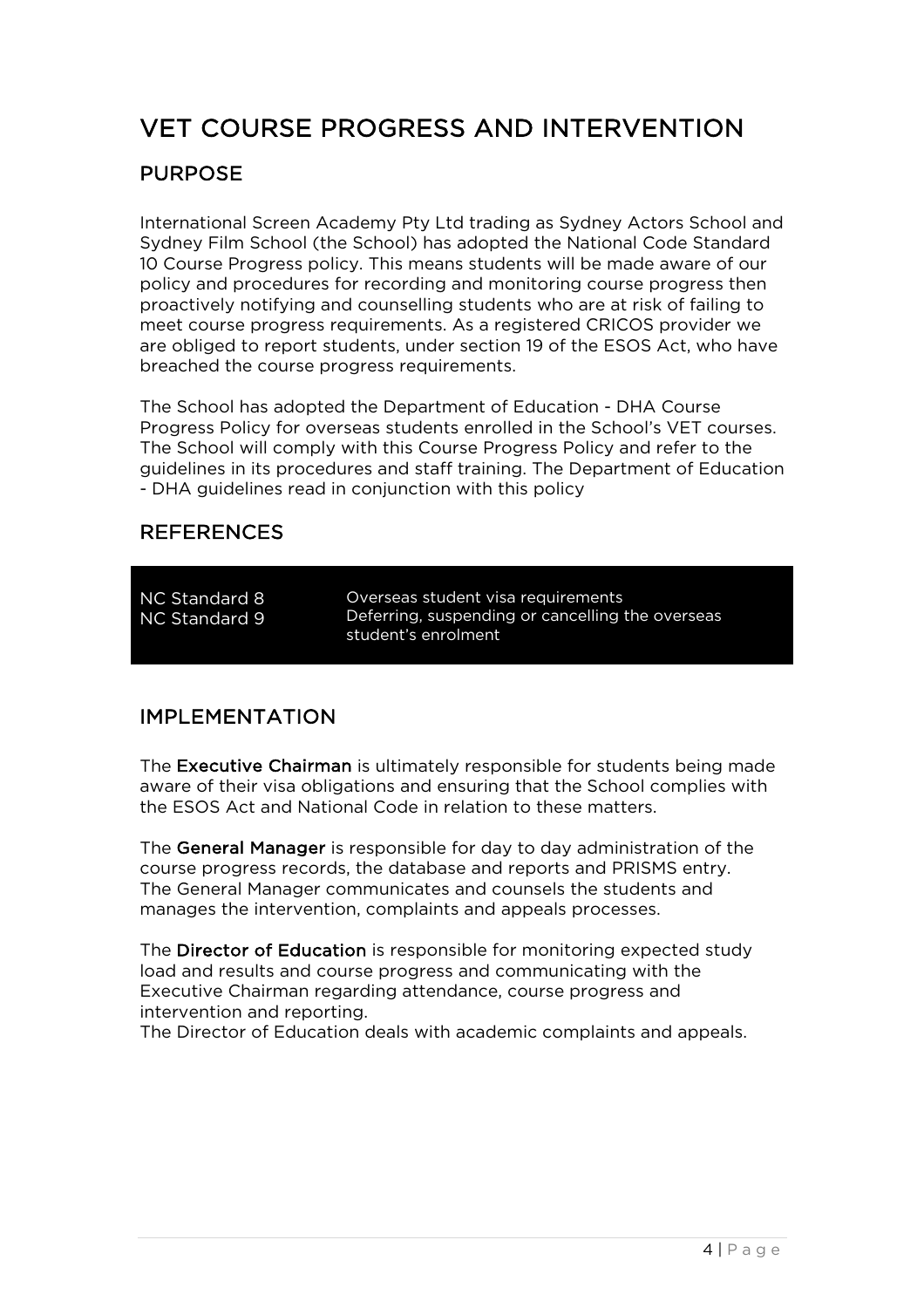# PROCESS

#### VET Academic Course Progress

#### Department of Education - DHA Course Progress Policy is adopted

We will provide staff with the Department of Education - DHA Course Progress Policy.

#### Study period is 1 Semester

The study period for course progress is 1 Semester of 20 weeks.

#### Study periods for reporting purposes

Reporting a student for unsatisfactory course progress occurs only when the student has been identified as not making satisfactory course progress in 1 (one) study period.

Where the course is a short course (less than 6 months) then the study period is the length of the course.

The School Unsatisfactory course progress is failure in any of the compulsory units of competency over the study period.

We will also monitor attendance. Attendance is expected to be maintained as set out in the timetables. Student attendance will be recorded by the trainer in each class.

Attendance is entered in the Student Management System (RTOM) and reports are generated for non-attendance at week 5, 10, 15 and 20 in each term. These reports provide attendance statistics to the Student Services Officer and Director of Education. This information informs the intervention decisions.

#### Staff training in the procedures

Staff will be trained in this policy and integrate it into The School procedures for student and course administration. Staff/Tutors will be made aware of their responsibility to ensure attendance is accurately kept at the beginning of each class.

Staff/Tutors will be made aware of providing information at the start of each subject on the attendance requirements in that subject including assessment dates and times.

#### Advise to students on how the course progress will be marked and recorded

The School must record, assess and monitor the course progress of each student for each unit of the course for which the student is enrolled over each study period.

The School will advise students that VET course progress will be recorded for every unit.

Students will receive a Subject Outline that indicates the schedule for the subject, the assessment tasks and the due dates for assessment tasks to be submitted.

The recording of progress will be at the end of the unit.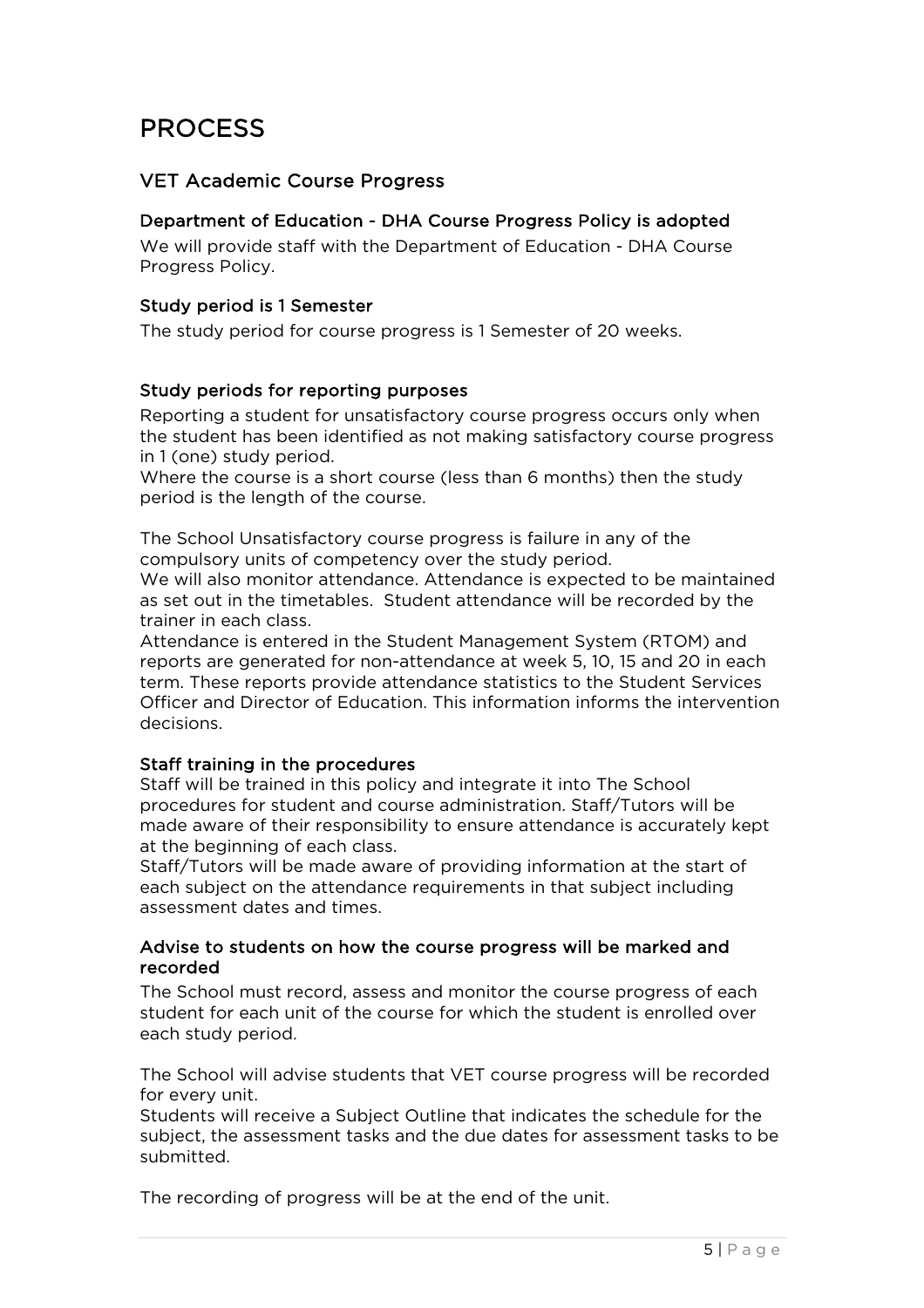Students must maintain a minimum 80% satisfactory performance in the subject across the assessments. This will be marked within each subject and depend on:

- A. Attendance at compulsory classes lectures and tutorials where assessment will occur such as oral assessments and practical tutorial assessments.
- B. Completion of summative Assignments or Projects

#### Trainer reporting of course progress

Trainers will mark assessments and the Director of Education will complete the end of subject/unit results for every student.

#### Review of the course progress and decision to intervene

The end of units and end of semester results will be reviewed by the Director of Education.

1. At the end of the subject:

The Director of Education will consult with the Trainer on the end of subject results.

2. If the student has "failed" the subject by not gaining the required 80% pass mark the Director of Education will consult with the Trainer before marking the student as NYC for the unit. (Not Yet Competent for the unit of competency). Students have the right to appeal this decision.

3. If a student has failed a subject they will be offered the chance to: Re-sit written tasks Re-submit project OR Re-deliver performance tasks The students work will be reassessed.

4. The Director of Education will decide the most appropriate intervention. There may be consultation with the Executive Chairman for a student who has serious attendance problems across the study period and has not gained satisfactory performance in 50% of the units in that semester.

#### Recording the results in the student management database

Results are recorded in the School database at the end of semester. Where a student has failed to achieve satisfactory course progress this is recorded and reported.

Reports of results for each group and VET course will be generated and provided to the Director of Education.

### NOTIFICATION TO THE STUDENT - RESULTS AND INTERVENTION

#### Student progress and results in RTOM

The student can discuss their statistics on attendance and assessment results at any time with the Student Services Officer.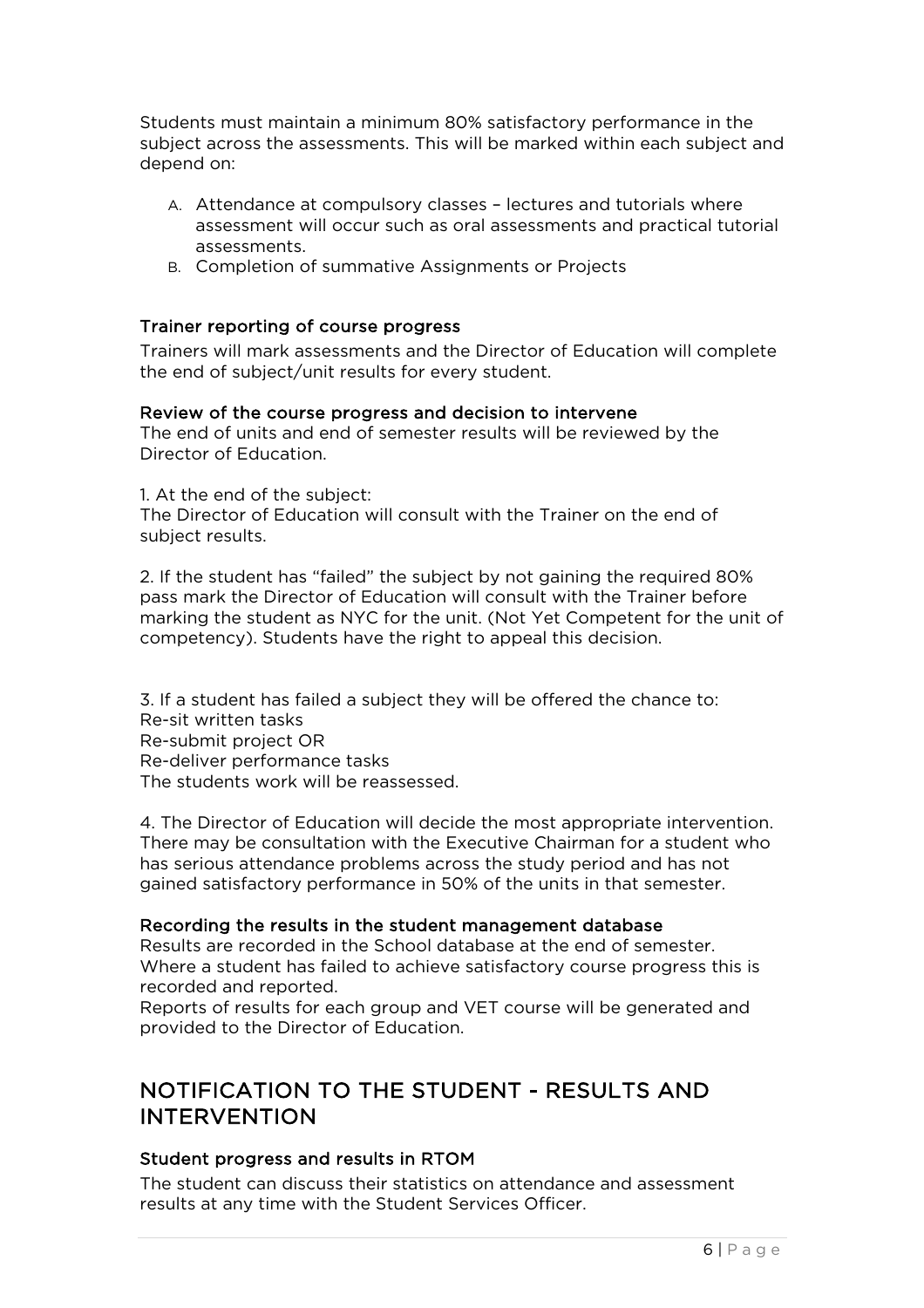Where a bulk message from RTOM has gone to the student because of below attendance requirements and a notice of assessment results, the student can again discuss this further with the Student Services Officer and investigate the detail in RTOM together.

Students can and should be aware of their attendance and course progress at any point in time.

#### Intervention strategy for a single unit

Where a student falls below the minimum satisfactory requirements for the subject/unit a letter outlining the School intervention strategy will be sent and it may include any or all of the support strategies.

- A. Offer to re-submit written work
- B. Offer to re-do a major assessment
- C. Offer to re-deliver performance tasks
- D. Offer of academic counselling and a meeting with the Director of **Education**

Final unit results will be accessed by the student in Director of Education meetings at the end of each semester and sent by notification letter through the RTOM system.

#### Intervention strategy for students failing 50% or more of subjects in the semester (during any study period)

A course warning letter will be sent advising the student of below satisfactory progress in a majority of subjects in the study period (20 weeks / 1 semester).

The student will be asked to meet with the Director of Education.

The intervention may include any or all of the support strategies:

- A. Counselling to clarify if personal situations are impacting on student results
- B. The cost of repeating an assessment for the second time
- C. Deferral options for the student
- D. Clarification of student visa implications for continued unsatisfactory progress in the second study period
- E. The complaints and appeals process and the fact that the student has 10 working days in which to follow this up.

The intervention meeting will be signed by the staff member and the student recorded in the students file. The record will be added to the student notes section in the database.

#### Following the Intervention meeting, the intervention strategy escalates for students continuing to fail subjects during any study period

An urgent course warning letter will be sent advising the student of below satisfactory progress in a majority of subjects in the period of study. This will emphasise that the School is obliged by legislation to report the student's unsatisfactory progress in PRISMS and that this will mean the student is breaching visa conditions.

Information in this letter will indicate the student's progress towards completion of the course within the specified duration as in the student's CoE (Standard 9)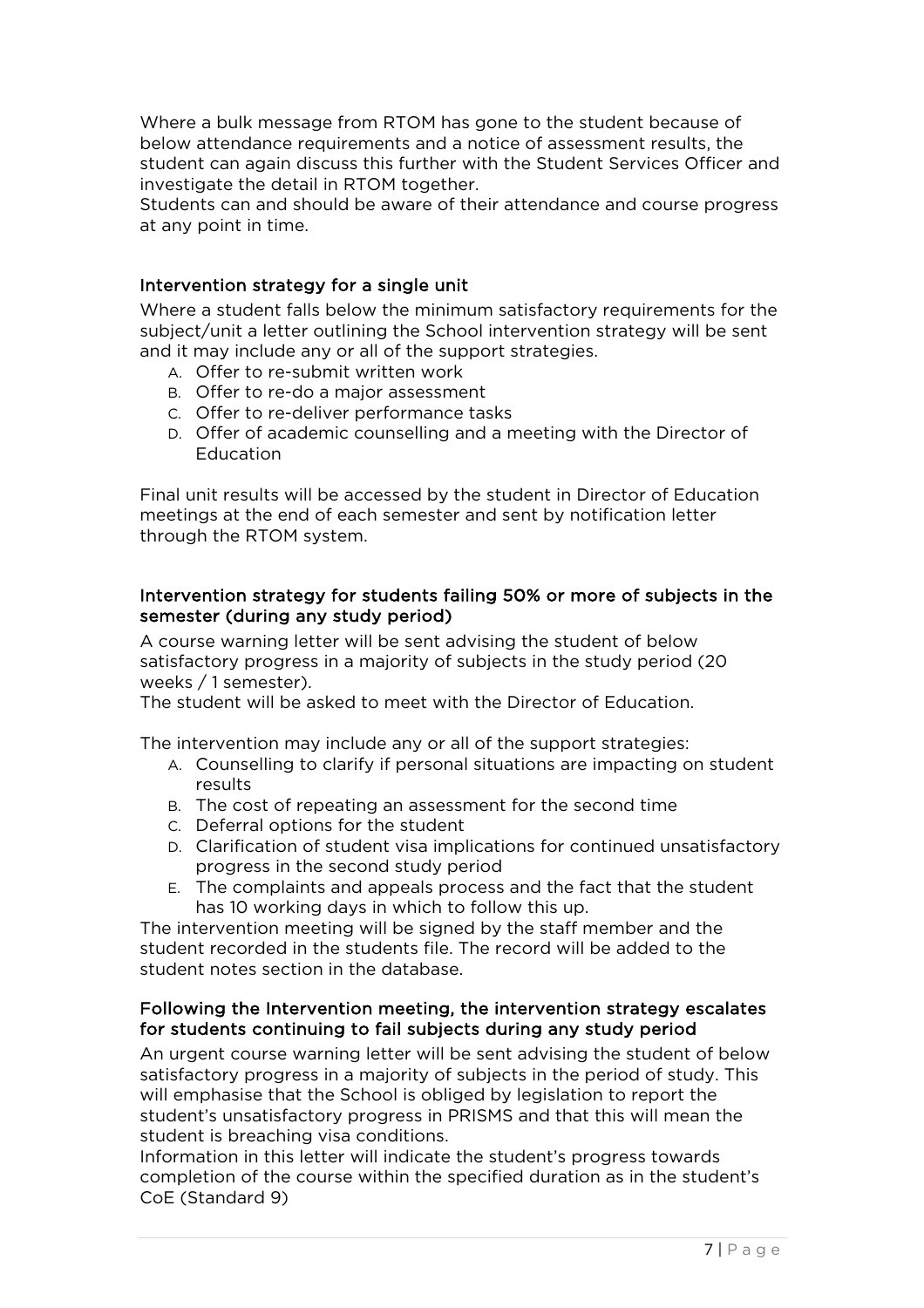Documentation of the second intervention meeting will be signed by the staff member and the student recorded in the students file. The record will be added to the student notes section in the database.

The intervention strategies will be available to staff and students:

- On the website
- In the student handbook
- In the policy here that is accessed by trainers, counsellors and administration staff.

#### Executive Chairman/Director of Education's discretion to consider compassionate or compelling circumstances

Compassionate or compelling circumstances are generally those beyond the control of the student and which have an impact upon the student's course progress or wellbeing.

These could include, but are not limited to:

- serious illness or injury, where a medical certificate states that the student was unable to attend classes;
- bereavement of close family members such as parents or grandparents;
- major political upheaval or natural disaster in the home country requiring emergency travel and this has impacted on the student's studies;
	- or
- a traumatic experience which could include:
- involvement in, or witnessing of a serious accident; and
- witnessing or being the victim of a serious crime and this has impacted on the student (these cases should be supported by police or psychologists' reports)

In these circumstances, the Executive Chairman/Director of Education may use professional judgment to assess each case on its individual merits. When determining whether compassionate or compelling circumstances exist, the School will request documentary evidence to support the claim where available and will keep copies of these documents in the student's file. We will make notes of the decision in the student file.

#### Counselling and extra support

The School is aware that sometimes students fall behind because it is difficult to study in a new country and study in English as a second language. The school will make every effort to offer extra support to students who demonstrate their commitment to studies.

#### Allowance for the complaints and appeal process before reporting unsatisfactory course progress

The student has 10 working days in which to access the complaints and appeals process. This does not mean that the complaints/appeals process must be finalised within 10 working days.

Standard 8.4 requires that if a student chooses to access the provider's complaints and appeals process, the provider must maintain the student's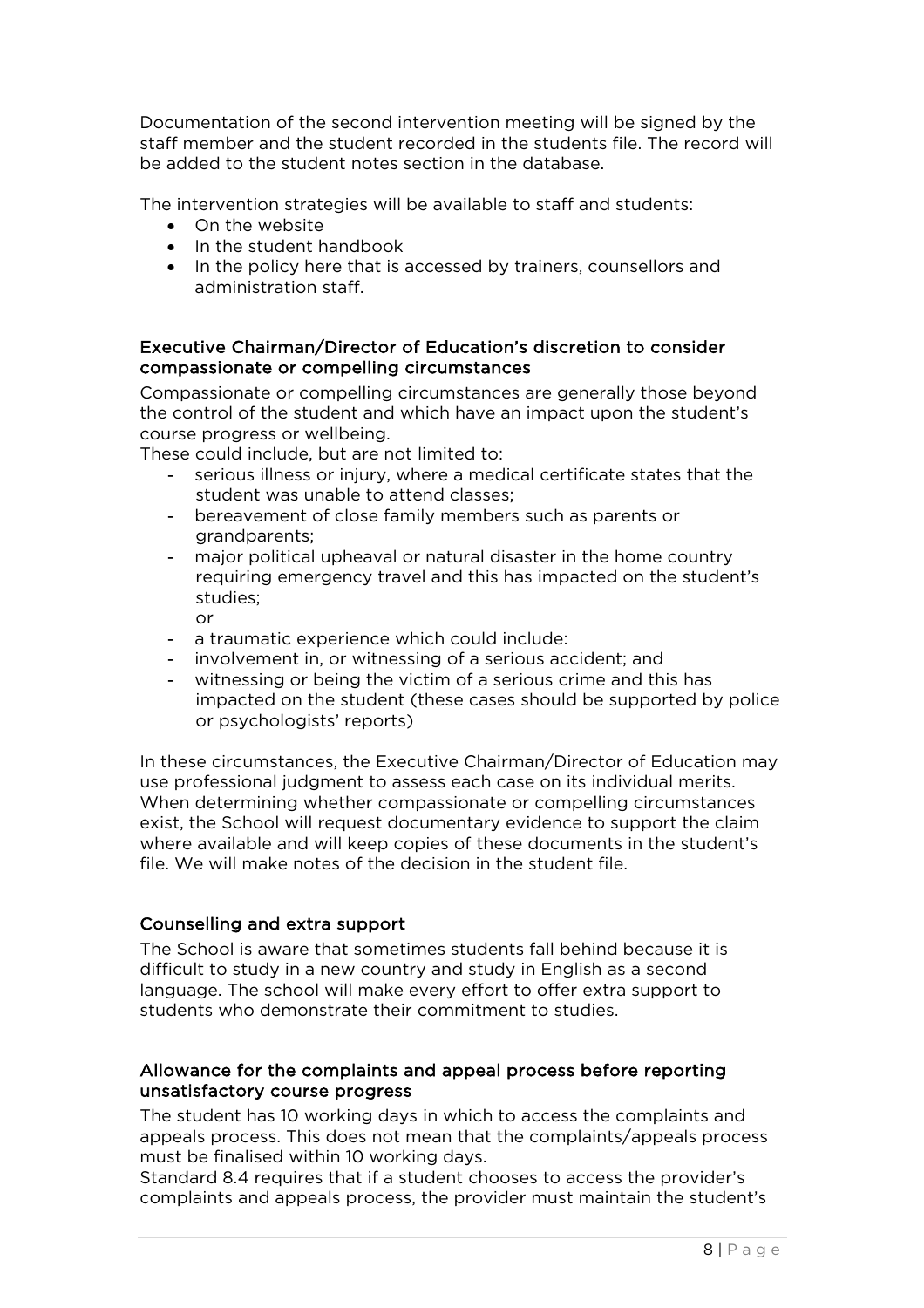enrolment while the complaints and appeals process is ongoing. For further information see the Complaints and Appeals policy and procedure.

#### Reporting of students to Department of Education - DHA

The system will flag when a student has fallen below the minimum course progress across a study period as per Department of Education - DHA policy.

Where the student has chosen not to access the complaints and appeals processes within the 10 working day period, withdraws from the process, or the process is completed and results in a decision supporting the School, the Director of Education will discuss the outcome with the Executive Chairman.

The School will notify the Secretary of Department of Education - DHA through PRISMS of the student not achieving satisfactory course progress as soon as practicable. Good practice is to report the student through PRISMS within 5 days of finalising the decision to report.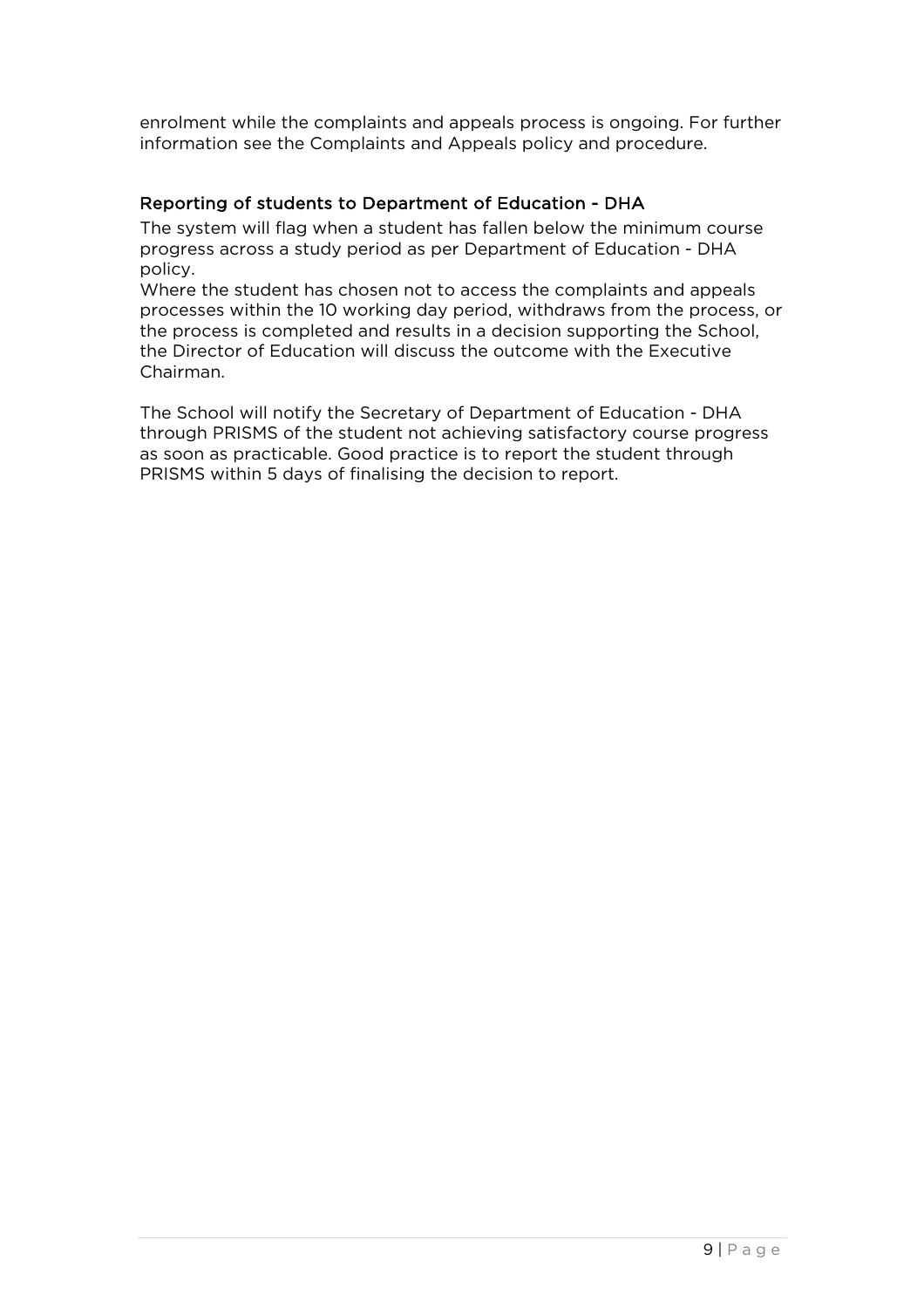## SUMMARY OF COURSE PROGRESS NOTIFICATIONS

#### RECORDING PROCEDURES AND WHEN STUDENT IS NOTIFIED This is approved by the Executive Chairman and sent to the Student by the General Manager

| <b>Student Intervention</b><br><b>Meeting Record</b><br><b>Attendance Notification</b><br>Below 80% attendance and<br>not submitting assessments<br>for satisfactory course<br>progress                                                                                                                                                                                              | Initial intervention meeting between<br>Director of Education and the student.<br>Students who fall below the minimum set<br>by the School are sent a notification<br>warning of their attendance status and<br>failure to submit assessments for course<br>progress across the study period - at week<br>5 and week 10.                                                                                                                          |
|--------------------------------------------------------------------------------------------------------------------------------------------------------------------------------------------------------------------------------------------------------------------------------------------------------------------------------------------------------------------------------------|---------------------------------------------------------------------------------------------------------------------------------------------------------------------------------------------------------------------------------------------------------------------------------------------------------------------------------------------------------------------------------------------------------------------------------------------------|
| <b>Warning Letter #1</b><br>If students do not respond<br>to the student intervention<br>meeting, continue to be<br>below 80% attendance and<br>not at satisfactory course<br>progress, we will send a<br><b>Warning Letter</b>                                                                                                                                                      | Students who continue to fall below the<br>minimum set by the School are sent email<br>warning, notification of their attendance<br>status and their course progress to date.<br>The student is required to attend an<br>intervention meeting with the Director of<br>Education.<br>The student is allowed time for the internal<br>and external appeals process (10 working<br>days)                                                             |
| <b>Warning Letter #2</b><br>Intention to report to DHA<br>This will occur when:<br>There is no response to<br>Warning Letters #1 and<br>intervention has not been<br>taken up. Unsatisfactory<br>course progress at the end<br>of a study period.<br>Where there are no<br>compassionate grounds<br>established,<br>- School intends to report<br>unsatisfactory course<br>progress. | No response to the warning letter and offer<br>of support through intervention and no<br>appeal process initiated by the student<br>means the School will escalate and send a<br>final notification to the student that the<br>School will report to DHA for unsatisfactory<br>course progress. This occurs at the end of a<br>study period.<br>The student is allowed time for the internal<br>and external appeals process (10 working<br>days) |
| Warning Letter #3 - If they<br>do not respond to<br>notification #1 or #2 and<br>continue to be below 80%<br>attendance and not at<br>satisfactory course progress<br>we will send a third Warning<br>Letter - at Week 15                                                                                                                                                            | Students who continue to fall below the<br>minimum set by the School are sent email<br>warning notification of their attendance<br>status and their course progress in that<br>semester -at week 15. The student is<br>required to attend a final intervention<br>meeting with the Director of Education.<br>The student is allowed time for the internal<br>and external appeals process (10 working<br>days)                                    |